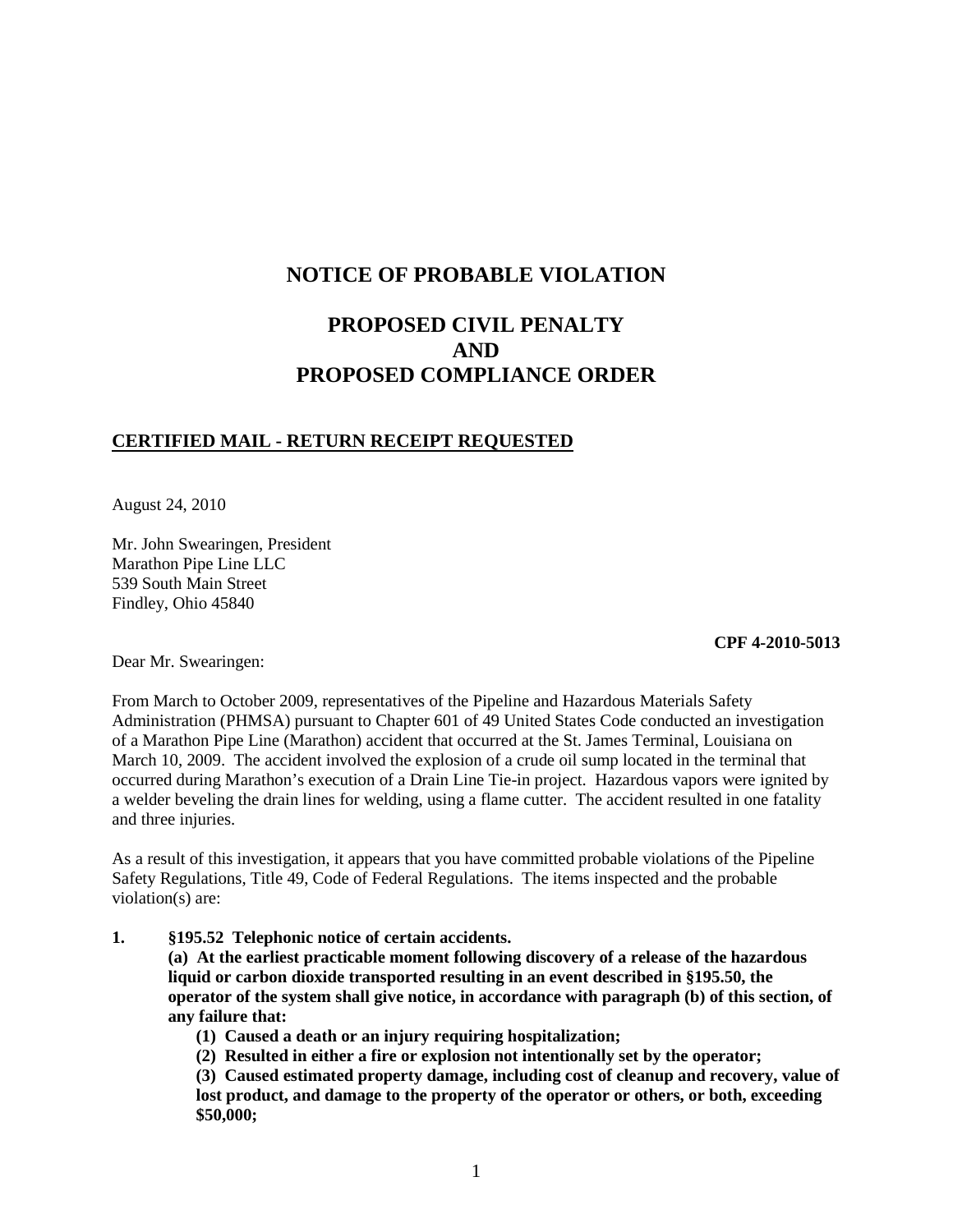**(4) Resulted in pollution of any stream, river, lake, reservoir, or other similar body of water that violated applicable water quality standards, caused a discoloration of the surface of the water or adjoining shoreline, or deposited a sludge or emulsion beneath the surface of the water or upon adjoining shorelines; or (5) In the judgment of the operator was significant even though it did not meet the criteria of any other paragraph of this section.**

During the investigation, it was discovered that Marathon failed to make telephonic reports to the National Response Center for two accidents that met telephonic reporting criteria, as follows:

- On January 8, 2006 an inflatable bladder type plumber's plug failed on Marathon's Garyville 30-inch crude oil pipeline located at the LOCAP St. James Station resulting in a release of crude oil and vapors. Grinding by a contract welder ignited the crude oil vapors. The welder suffered slight burns from the resulting fire.
- On November 13, 2007 a mud plug failed on Marathon's Lima 22-inch crude oil Pipe Line (Rosedale-Roachdale) in the Martinsville, IL area resulting in a release of crude oil and vapors. The vapors ignited. No injuries resulted from the accident.

Marathon did not believe these releases were reportable due to the lack of volume released. Condition 2 does not require a specific volume release to be reportable. The fact that there was a liquid (vapor) released and a fire resulted from the release of that liquid means a notification is required.

## **2. §195.54 Accident reports.**

# **(a) Each operator that experiences an accident that is required to be reported under §195.50 shall as soon as practicable but not later than 30 days after discovery of the accident, prepare and file an accident report on DOT Form 7000-1, or a facsimile.**

As a result of this investigation, it was learned that Marathon failed to prepare and file an accident report on DOT Form 7000-1 for two accidents that met accident reporting criteria, as follows:

- On January 8, 2006 an inflatable bladder type plumber's plug failed on Marathon's Garyville 30-inch crude oil pipeline located the LOCAP St. James Station resulting in a release of crude oil and vapors. Grinding by a contract welder ignited the crude oil vapors, and the welder suffered slight burns.
- On November 13, 2007 a mud plug failed on Marathon's Lima 22-inch crude oil Pipe Line (Rosedale-Roachdale) in the Martinsville, IL area resulting in a release of crude oil and vapors. The vapors ignited. No injuries resulted from the accident.

Marathon did not believe these releases required a report due to the lack of volume released. The fact that there was liquid (vapor) released and a fire resulted from the release of that liquid requires a written report.

**3. §195.402 Procedural manual for operations, maintenance, and emergencies. (a) General. Each operator shall prepare and follow for each Pipe Line system a manual of written procedures for conducting normal operations and maintenance activities and handling abnormal operations and emergencies. This manual shall be reviewed at intervals not exceeding 15 months, but at least once each calendar year, and appropriate changes made as necessary to insure that the manual is effective. This manual shall be prepared before initial operations of a Pipe Line commence, and appropriate parts shall be kept at locations where operations and maintenance activities are conducted.**

Marathon failed to follow its procedures and did not properly prepare and execute Marathon Pipe Line's (MPL) Standard MPLOPR007 "Commissioning, Decommissioning, and Recommissioning Pipe Line Systems" (CDRSTD), as described below. Marathon issued "CDR No. 40001-005, Drain Line Tie-Ins, Revision 1" (CDRACT) on March 9, 2009 to cover the work to be performed on the St. James Terminal Drain Line Tie-in project. Failure to follow the MPL procedures may have contributed to the accident that occurred on March 10, 2009. The following are instances of Marathon's failure to follow its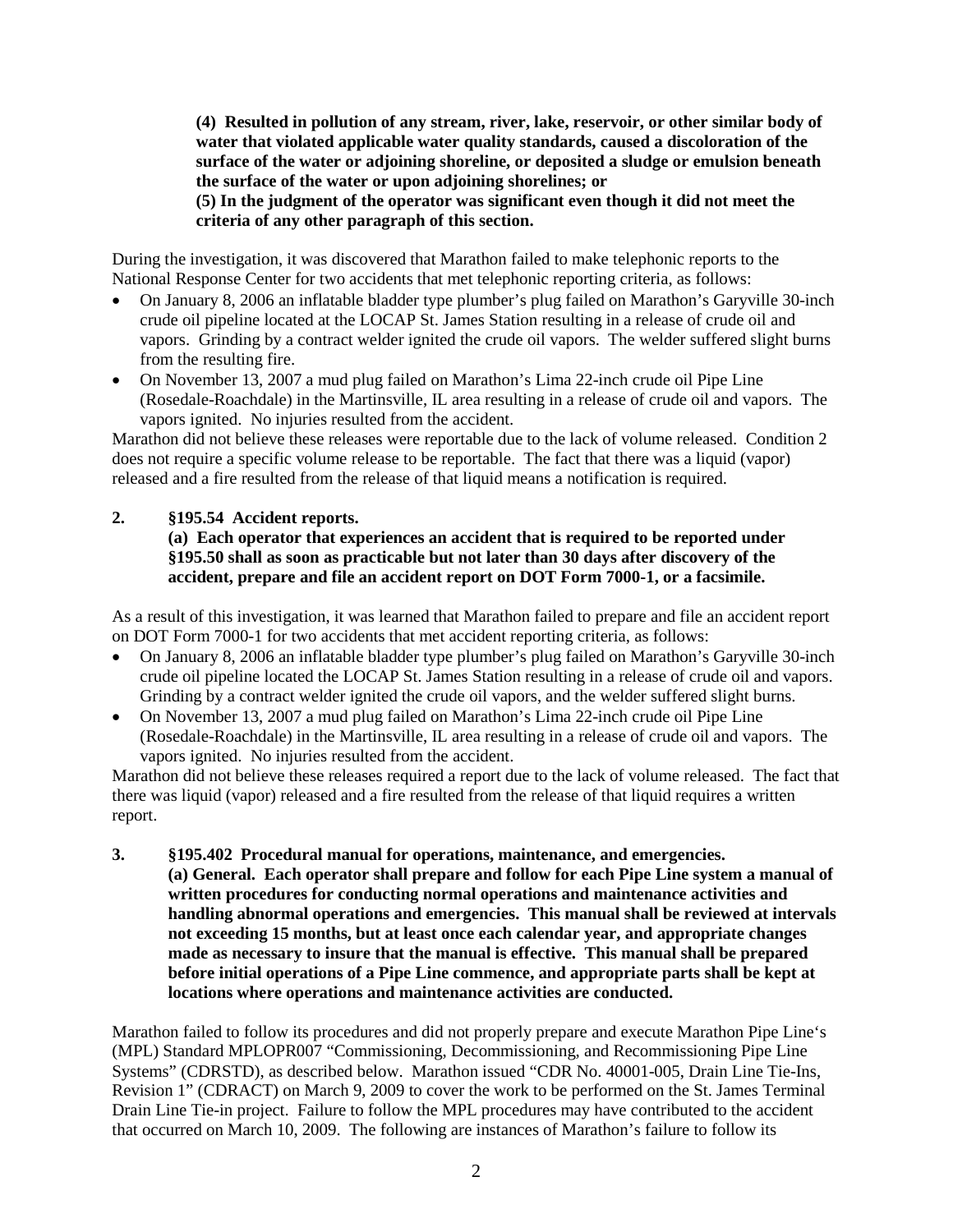procedures.

#### MPL's Lockout/Tagout (LOTO) procedures were not followed

Marathon failed to follow its procedures and did not adequately secure the facility that contained liquid or gas by not using slip blind flanges to isolate the sump drain lines as required in the CDRACT. To ensure safety during this work, CDRACT Section III, paragraph C required that MPL's LOTO procedures be followed. The LOTO procedure applies to all employees and contractors and establishes the minimum requirements for lockout and/or tagout of energy devices in which the unexpected energizing or release of stored energy could cause injury to personnel or have a negative environmental impact or damage equipment. The steps to be taken for LOTO are included in Marathon's Standard MPLJES306, Energy Isolation Policy (Lock Out Tag Out) which requires in Section 7.5.6 the use of and the installation of slip blind flanges to isolate and make the work area safe. The Contractor used its own Hot Work/Confined Space Work Permit form to ensure compliance with Marathon's CDRACT. However, it was not completed correctly. Contrary to the isolation requirement of the CDRACT, the Lockout/Tagout requirements of Section VI, Isolation to isolate the work area of hazardous vapors was checked "N/A" by the preparer. The CDRACT in Section III, Paragraph C required that Marathon's Lockout/Tagout procedures be followed. The Lock Out/Tag Out process was partially completed. Marathon and its contractor tagged and locked many valves, etc. before work started on the Drain Line Tie-In. However, slip blind flanges to isolate the 2-inch and the 4-inch drain lines from the sump were not installed. The use of Energy Isolation Devices, such as slip blind flanges, are required because valves that could have been used to isolate the sump lines had not yet been installed on the 2-inch and 4-inch sump drain lines terminating at the sump.

#### All key on-site personnel did not attend a pre-job safety meeting

Marathon failed to follow its procedure which requires that "The Pre-job safety meeting shall be attended by all key on-site Contractors and Subcontractors". Marathon was asked for and provided a list of all "key contractors". This list was compared to a list of attendees in the Job Safety Analysis (JSA) and indicates that not all key contractor or Marathon personnel involved in the Drain Line Tie-In project work were present in the meeting when the JSA was conducted and work assignments for the work day were identified and made. Marathon's Contractors are required to follow the requirements of Marathon's Standard TNLSFT002, Contractor Safety Program, and included in this standard are requirements for contractors to have pre-job meetings and to require key employees attend these meetings. These requirements are included in two sections of the standard. Section 2.2.1.1 of the standard requires a prejob meeting before commencement of work and Section 2.2.1.2 requires attendance by all key on-site Contractors and Subcontractors.

Continuous monitoring for hazardous vapors in the excavation work area was not performed Marathon failed to make the work area safe by not continuously monitoring for hazardous vapors (LEL and H2S) as required in Section III, J of the CDRACT. PHMSA views continuous monitoring as uninterrupted in time, sequence, substance, or extent. Marathon did not provide records to demonstrate that the contractor monitored continuously during welding and/or hot work activity. The Contractor's Hot Work/Confined Space Work Permit shows that the monitoring was only performed three times. Additionally, from interviews following the accident, it was learned that the hazardous vapors monitor was not in the excavation work area when the work was being performed but instead was with the Firewatch, who was not in the excavation work area but near the track hoe. Effective monitoring can only be performed when the monitor's tube is placed near or adjacent where the hazardous fumes would be in contact with the source of ignition (the flame cutter), and the monitor should have been continuously utilized in the excavation work area during work activities. After the accident, tests were performed on the monitor that was utilized during the drain line tie-in work. The test results indicated that the monitor was functioning properly at the time of the accident, that it was capable of monitoring continuously, but it was not capable of recording the data.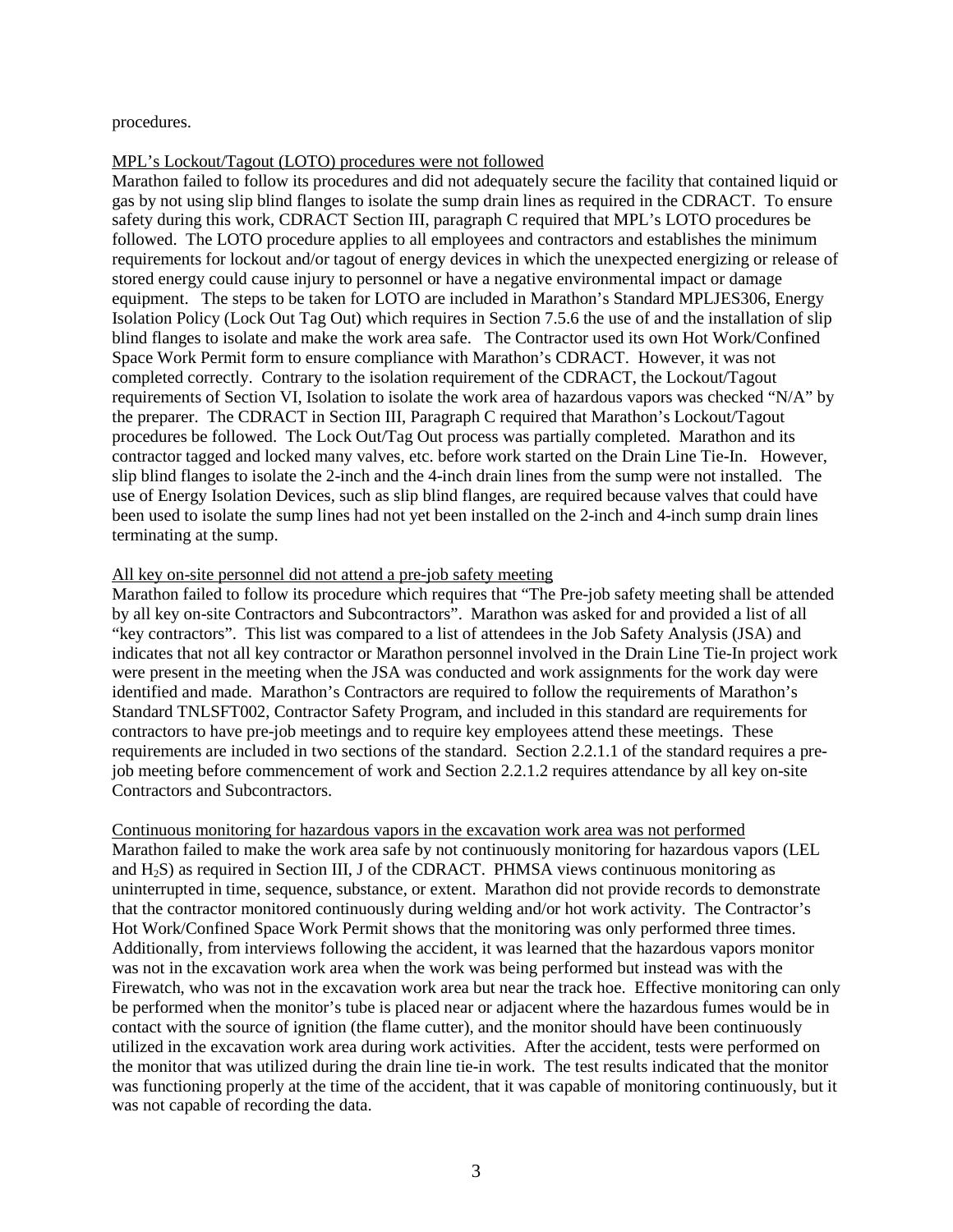The excavation work area in the Drain Line Tie-in project was not considered a confined space Marathon failed to identify the excavation work area as a confined space and include Marathon's Standard TNLHES310 "Confined Space Entry" in the CDRACT. A Hazardous Confined Space is defined by Marathon in Standard TNLHES310 in section 7.7.1 as a space that "contains or has a potential to contain a hazardous atmosphere". Marathon's Contractor in its "Excavation Safety Inspection Checklist" noted that the depth of the excavation was to be 6-feet. Additionally, MPL Standard TNLHES310, states that a work area with certain characteristics such as those described as 7.7.5.9 as entry into a confined space where welding, cutting or other spark-producing operations are performed should be considered as Hazardous Confined Space entries. Had the CDR considered the excavation work area where the welding and cutting was to be performed during the Drain Line Tie-In as a confined space, critical safety steps (e.g.; monitoring equipment must have the calibration checked (bump test) or else a full calibration performed prior to each day's use) that could have prevented the accident would have been required to have been performed.

# **4. §195.402 Procedural manual for operations, maintenance, and emergencies.**

**(a) General. Each operator shall prepare and follow for each Pipe Line system a manual of written procedures for conducting normal operations and maintenance activities and handling abnormal operations and emergencies. This manual shall be reviewed at intervals not exceeding 15 months, but at least once each calendar year, and appropriate changes made as necessary to insure that the manual is effective. This manual shall be prepared before initial operations of a Pipe Line commence, and appropriate parts shall be kept at locations where operations and maintenance activities are conducted**.

Marathon failed to prepare and follow the necessary procedure for the installation of mud plugs. Section VII of the CDRACT, Section B, Work Sequence Item #3 requires the installation of "mud plug on both lines if LELs are present". Marathon utilized bentonite Mud Plugs during the Drain Line Tie-in project for the isolation of hazardous vapors from the sump into the work area. A procedure for installing bentonite Mud Plugs was not included in the CDR, and Marathon failed to provide a procedure for installing the bentonite Mud Plugs. While Marathon's Standard MPLMNT04 "Pipe Replacement" describes the use of bentonite Mud Plugs when making tie-ins similar to that on the Drain Line Tie-in project, the standard was not included in the CDR. The unreferenced standard states in Section 3.16.8 that all vapor plugs (including bentonite Mud Plugs) should be operated per the manufacturer's recommendations and procedures; however, Marathon did not demonstrate that the manufacturer's recommendations and procedures were available and followed during the installation and operation of the bentonite Mud Plugs. During this investigation, PHMSA could not find any manufacturer's recommendations for the use of bentonite clay as a vapor barrier mud plug.

## **5. §195.402 Procedural manual for operations, maintenance, and emergencies.**

- **(a) General.** *(see above)*
- **(c) Maintenance and normal operations. The manual required by paragraph (a) of this section must include procedures for the following to provide safety during maintenance and normal operations:**

**(6) Minimizing the potential for hazards identified under paragraph (c)(4) of this section and the possibility of recurrence of accidents analyzed under paragraph (c)(5) of this section.**

The regulations require that operators prepare procedures to provide safety during maintenance and normal operations. There were three Marathon accidents caused by ineffective hazardous vapor isolation. Marathon investigated each of these accidents prior to the accident of March 10, 2009. The investigations did not result in actions that minimized the reoccurrence of subsequent accidents specifically the March 10, 2009 accident.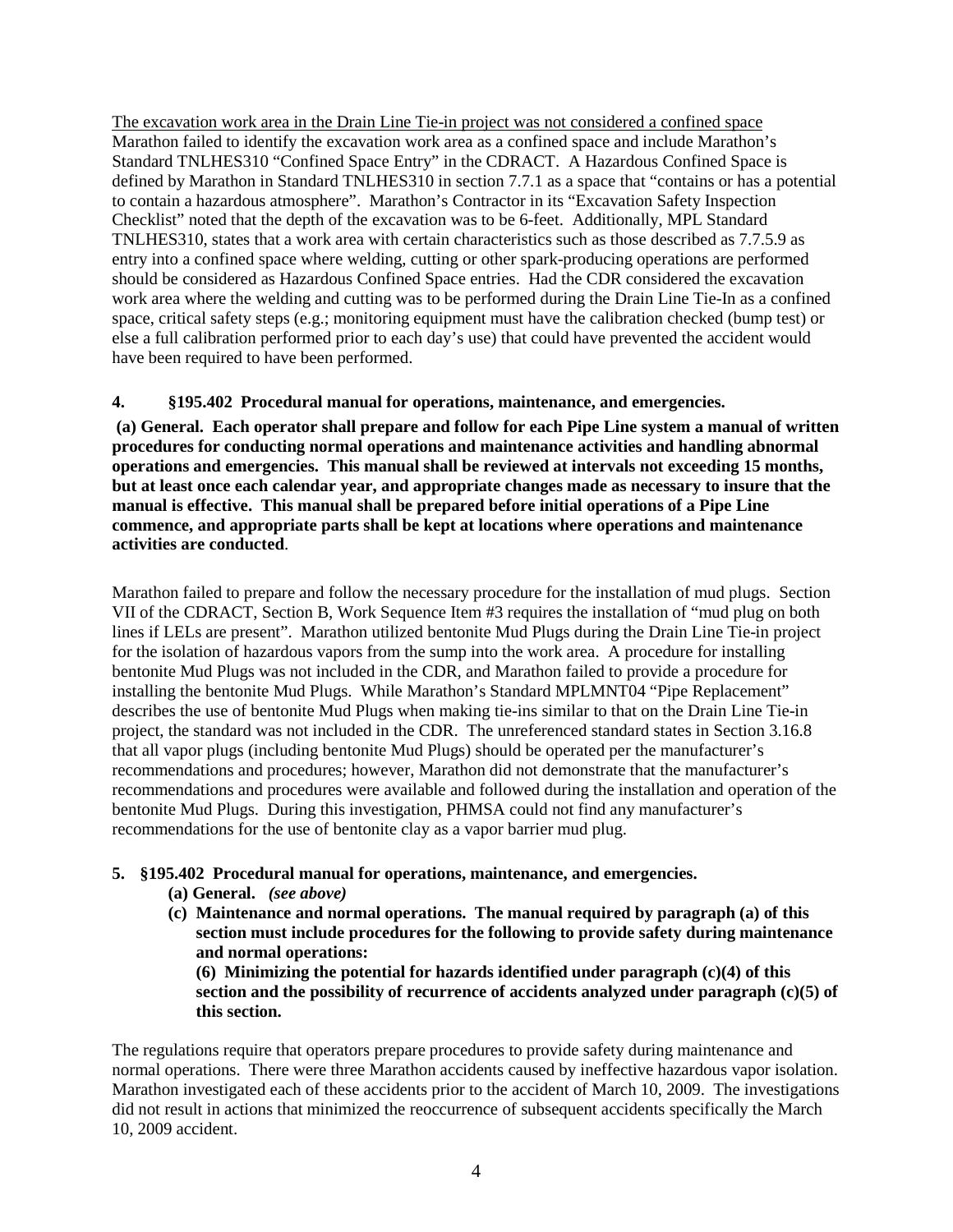There have been three Marathon accidents caused by ineffective hazardous vapor isolation since 2001, as follows:

- 1. November 13, 2007 Martinsville Area, IL Lima 22-inch Crude (Rosedale-Roachdale). Mud plug failed releasing liquid and hazardous vapors. The vapors ignited. No injuries.
- 2. December 12, 2002 Houston-Centennial Area, Beaumont, TX- Creal Springs 24-26-inch Product line. While purging the atmospheric drain line system with nitrogen, water was pushed through an isolation mud plug. No injuries.
- 3. March 20, 2001 Woodpat Crude Oil Pipe Line, Marion Co. IL. Mud pack failed and vapors from the released hazardous liquid ignited. Five contractor employees were injured.

Marathon investigated these accidents, and the recommendations and actions taken based on analysis of information on the prior accidents did not result in sufficient minimization of the possibility of a recurrence, as required by §195.402(c)(6), to prevent the accident that occurred at the St. James Terminal, Louisiana on March 10, 2009. Since the March 10, 2009 accident, Marathon has conducted investigations and identified specific recommendations and areas of improvement to minimize the possibility of recurrence of accidents involving energy isolation, specific procedures for the use of mud plugs, and revisions to Marathon's CDR standard which were communicated to PHMSA in a letter, dated November 13, 2009. Marathon should continue to evaluate the effectiveness of the changes that have been implemented as a result of the investigations into the March 10, 2009 accident to ensure the changes are effective in sufficiently minimizing the possibility of recurrence of accidents.

## **6. §195.501 Scope.**

# **(a) This subpart prescribes the minimum requirements for operator qualification of individuals performing covered tasks on a pipeline facility.**

**(b) For the purpose of this subpart, a covered task is an activity, identified by the operator, that:**

- **(1) Is performed on a pipeline facility;**
- **(2) Is an operations or maintenance task;**
- **(3) Is performed as a requirement of this part; and**
- **(4) Affects the operation or integrity of the pipeline.**

## **§195.505 Qualification program.**

# **Each operator shall have and follow a written qualification program. The program shall include provisions to:**

**(a) Identify covered tasks;** 

Marathon failed to identify a covered task in its Operator Qualification (OQ) program. A covered task performed during the Drain Line Tie-in project (use of bentonite mud plugs to isolate hazardous vapors) was not found to be in Marathon's OQ program, and no records were made available showing that this task was in the OQ program. The covered task not identified in Marathon's OQ Plan that contributed to the March 10, 2009 accident involves the installation and operation of bentonite mud plugs as a vapor barrier to isolate hazardous vapors. Isolation of hazardous vapors in a pipeline meets all of the criteria of the four part test as the task is performed on a pipeline facility; is a maintenance task required for performing certain repairs or modifications; is performed as a requirement of this part for performing certain repairs or modifications; and affects the operation or integrity of the pipeline. Marathon includes in its OQ Plan other covered tasks covering methods used for isolation purposes (e.g.: #17 "Operate hot tap machine"; # 43 "Install freeze plug"; # 52 "Isolate and drain pipeline"; # 86 – Install stopples), but there is no covered tasks for isolation of a pipeline using bentonite mud plugs to isolate hazardous vapors.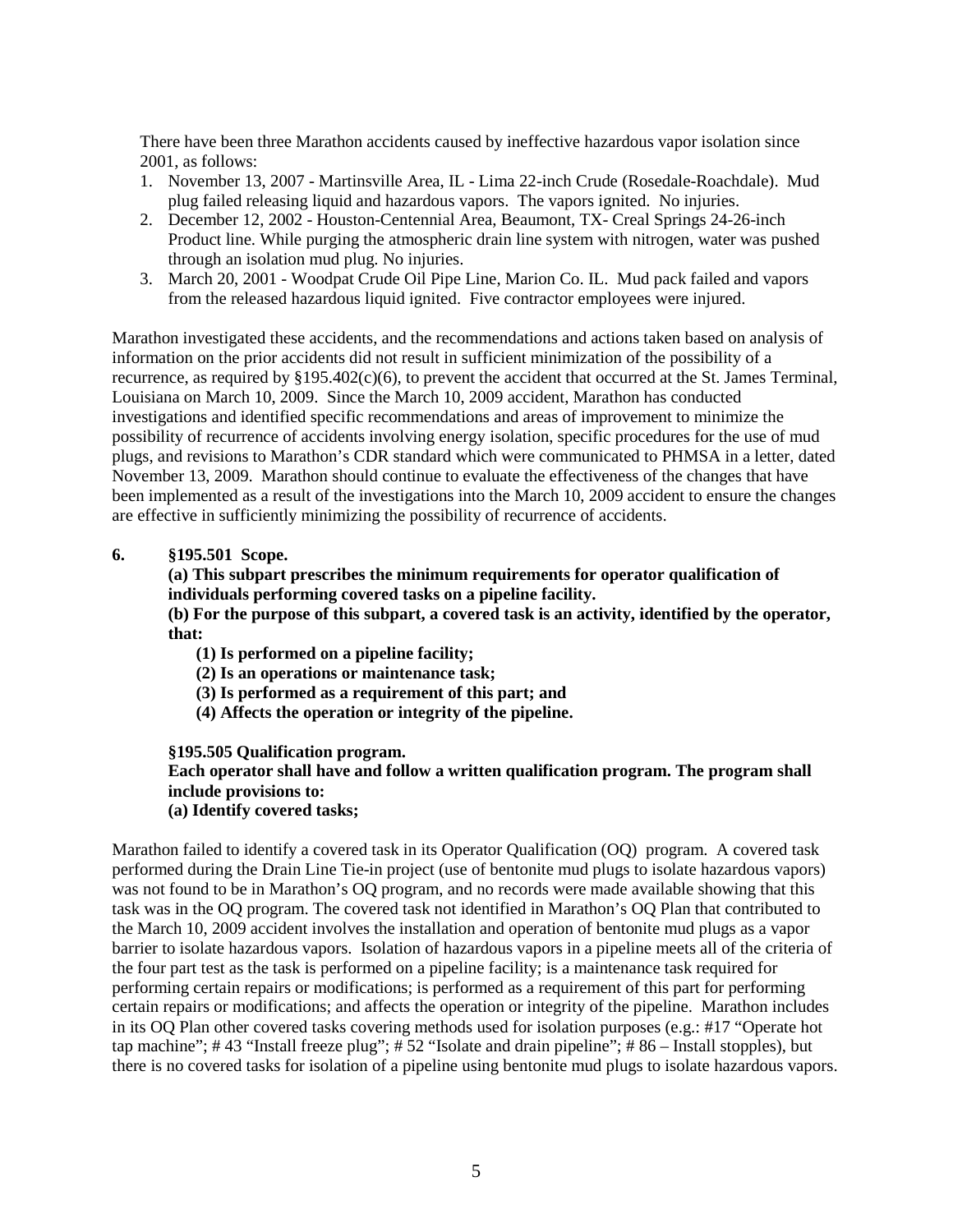## **7. §195.505 Qualification program.**

**Each operator shall have and follow a written qualification program. The program shall include provisions to:**

**(b) Ensure through evaluation that individuals performing covered tasks are qualified;**

Marathon failed to ensure through evaluation that individuals were qualified. Marathon failed to provide records or any other documentation to demonstrate compliance with the requirements of the OQ program. A covered task was performed during the Drain Line Tie-in project (use of bentonite mud plugs to isolate hazardous vapors) but no records were made available showing that this task was in the OQ program; and no records were made available showing that individuals were qualified to perform the covered task of installing and operating bentonite mud plugs as a vapor barrier to isolate hazardous vapors.

## **8. §195.505 Qualification program.**

**Each operator shall have and follow a written qualification program. The program shall include provisions to:**

**(h) After December 16, 2004, provide training, as appropriate, to ensure that individuals performing covered tasks have the necessary knowledge and skills to perform the tasks in a manner that ensures the safe operation of pipeline facilities;**

Marathon did not provide training, as appropriate, to ensure that individuals performing the covered task of installing and operating bentonite mud plugs as a vapor barrier to isolate hazardous vapors had the necessary knowledge and skills to perform the task in a manner that ensured the safe operation of pipeline facilities during the Drain Line tie-in project at the St. James Terminal, Louisiana on and around March 10, 2009.

## **9. § 199.105 Drug tests required.**

**(b)** *Post-accident testing***. As soon as possible but no later than 32 hours after an accident, an operator shall drug test each employee whose performance either contributed to the accident or cannot be completely discounted as a contributing factor to the accident. An operator may decide not to test under this paragraph but such a decision must be based on the best information available immediately after the accident that the employee's performance could not have contributed to the accident or that, because of the time between that performance and the accident, it is not likely that a drug test would reveal whether the performance was affected by drug use.**

Nine surviving employees were identified by Willbros as being present at the accident site in their email, dated July 8, 2009, response to PHMSA's request. These nine employees are required to be drug tested by the regulations because their *performance either contributed to the accident or cannot be completely discounted as a contributing factor to the accident*. However, Marathon failed to test six of the nine Willbros' employees. Neither Marathon nor Willbros provided documentation to indicate why this testing was not performed as required by the regulations.

### Proposed Civil Penalty

Under 49 United States Code, § 60122, you are subject to a civil penalty not to exceed \$100,000 for each violation for each day the violation persists up to a maximum of \$1,000,000 for any related series of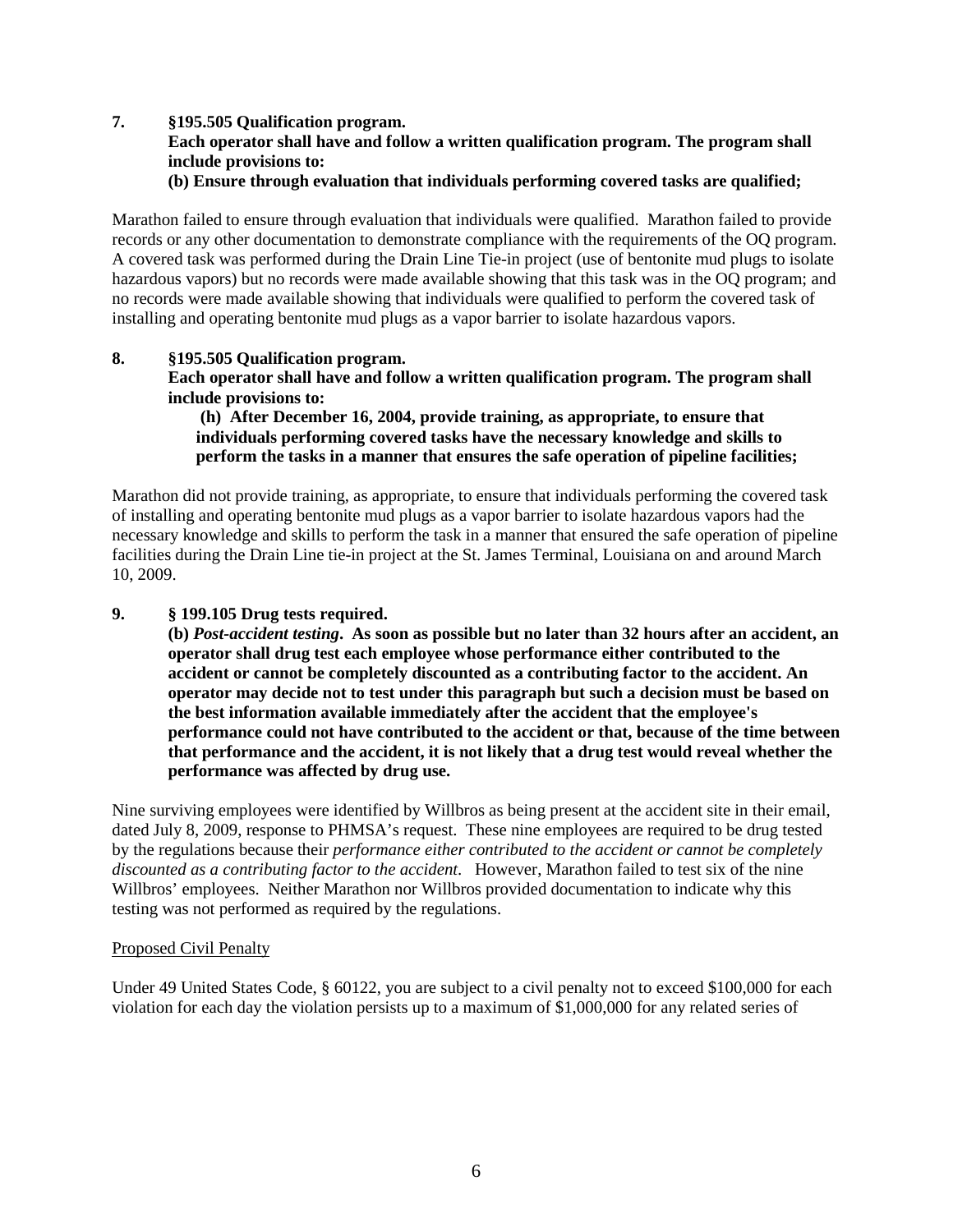violations. The Compliance Officer has reviewed the circumstances and supporting documentation involved in the above probable violation(s) and has recommended that you be preliminarily assessed a civil penalty of \$1,071,400 as follows:

| Item number | PENALTY   |
|-------------|-----------|
| T.          | \$41,700  |
| 2.          | \$41,700  |
| 3.          | \$100,000 |
| б.          | \$788,000 |
| 9           | \$100,000 |

## Warning Items

With respect to item 5, we have reviewed the circumstances and supporting documents involved in this case and have decided not to conduct additional enforcement action or penalty assessment proceedings at this time. We advise you to promptly correct these item(s). Be advised that failure to do so may result in Marathon being subject to additional enforcement action.

#### Proposed Compliance Order

With respect to item(s) 2, 3, 4, 6, 7, and 8 pursuant to 49 United States Code § 60118, the Pipeline and Hazardous Materials Safety Administration proposes to issue a Compliance Order to Marathon Pipe Line Co. Please refer to the *Proposed Compliance Order*, which is enclosed and made a part of this Notice.

#### Response to this Notice

Enclosed as part of this Notice is a document entitled Response Options for Pipe Line Operators in Compliance Proceedings. Please refer to this document and note the response options. Be advised that all material you submit in response to this enforcement action is subject to being made publicly available. If you believe that any portion of your responsive material qualifies for confidential treatment under 5 U.S.C. 552(b), along with the complete original document you must provide a second copy of the document with the portions you believe qualify for confidential treatment redacted and an explanation of why you believe the redacted information qualifies for confidential treatment under 5 U.S.C. 552(b). If you do not respond within 30 days of receipt of this Notice, this constitutes a waiver of your right to contest the allegations in this Notice and authorizes the Associate Administrator for Pipeline Safety to find facts as alleged in this Notice without further notice to you and to issue a Final Order.

In your correspondence on this matter, please refer to CPF 4-2010-5013 and for each document you submit, please provide a copy in electronic format whenever possible.

Sincerely,

R. M. Seeley Director, Southwest Region Pipeline and Hazardous Materials Safety Administration

Enclosure: *Proposed Compliance Order Response Options for Pipeline Operators in Compliance Proceedings*